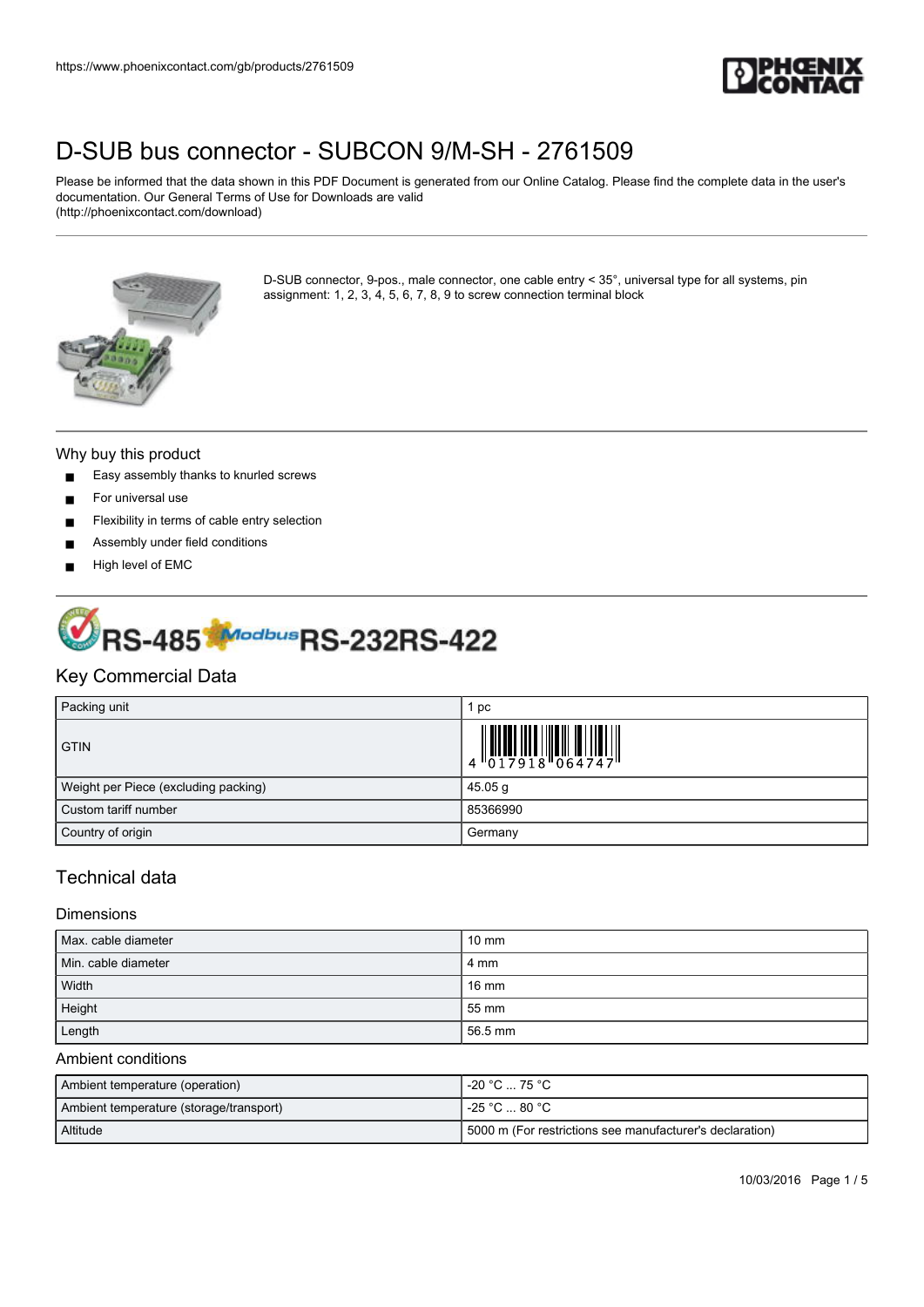

# Technical data

### General

| Nominal voltage $U_N$       | 50 V                                                                                                          |
|-----------------------------|---------------------------------------------------------------------------------------------------------------|
| Nominal current $I_N$       | 100 mA                                                                                                        |
| Signal                      | Modbus                                                                                                        |
|                             | <b>RS-232</b>                                                                                                 |
|                             | <b>RS-422</b>                                                                                                 |
|                             | <b>RS-485</b>                                                                                                 |
| Insertion/withdrawal cycles | > 200                                                                                                         |
| <b>SUBCON</b> fixing screws | 4-40 UNC                                                                                                      |
| Tightening torque           | 0.4 Nm                                                                                                        |
| Housing material            | ABS, metal-plated                                                                                             |
| Pin assignment              | All connections are 1:1 on the screw terminal block                                                           |
| <b>MTTF</b>                 | 6706 Years (SN 29500 standard, temperature 25°C, operating cycle 21<br>% (5 days a week, 8 hours a day))      |
|                             | 1817 Years (SN 29500 standard, temperature 40 °C, operating cycle<br>34.25 % (5 days a week, 12 hours a day)) |
|                             | 155 Years (SN 29500 standard, temperature 40°C, operating cycle 100<br>% (7 days a week, 24 hours a day))     |

### Connection data

| Connection                                 | <b>D-SUB</b> connection |
|--------------------------------------------|-------------------------|
| Number of positions                        | 9                       |
| Connection method                          | <b>D-SUB</b> connector  |
| Connection                                 | PCB connection          |
| Connection method                          | Screw connection        |
| Conductor cross section flexible min.      | $0.14 \text{ mm}^2$     |
| Conductor cross section flexible max.      | 1 $mm2$                 |
| Conductor cross section solid min.         | $0.14 \text{ mm}^2$     |
| Conductor cross section solid max.         | $1.5$ mm <sup>2</sup>   |
| Min. AWG conductor cross section, flexible | 26                      |
| Max. AWG conductor cross section, flexible | 18                      |
| Conductor cross section AWG min.           | 26                      |
| Conductor cross section AWG max.           | 16                      |
| Stripping length                           | $5 \, \text{mm}$        |
| Tightening torque                          | 0.4 Nm                  |

### Standards and Regulations

| Connection in acc. with standard | CUL                          |
|----------------------------------|------------------------------|
| <b>ATEX</b>                      | I # II 3 G Ex nA IIC T4 Gc X |

# **Classifications**

eCl@ss

| ലിമട | $\sim$<br>0816<br>به ا                                |                            |
|------|-------------------------------------------------------|----------------------------|
|      | 101001001<br>$\overline{\phantom{0}}$<br>' ( )/(<br>. | $\sim$<br>age <sup>,</sup> |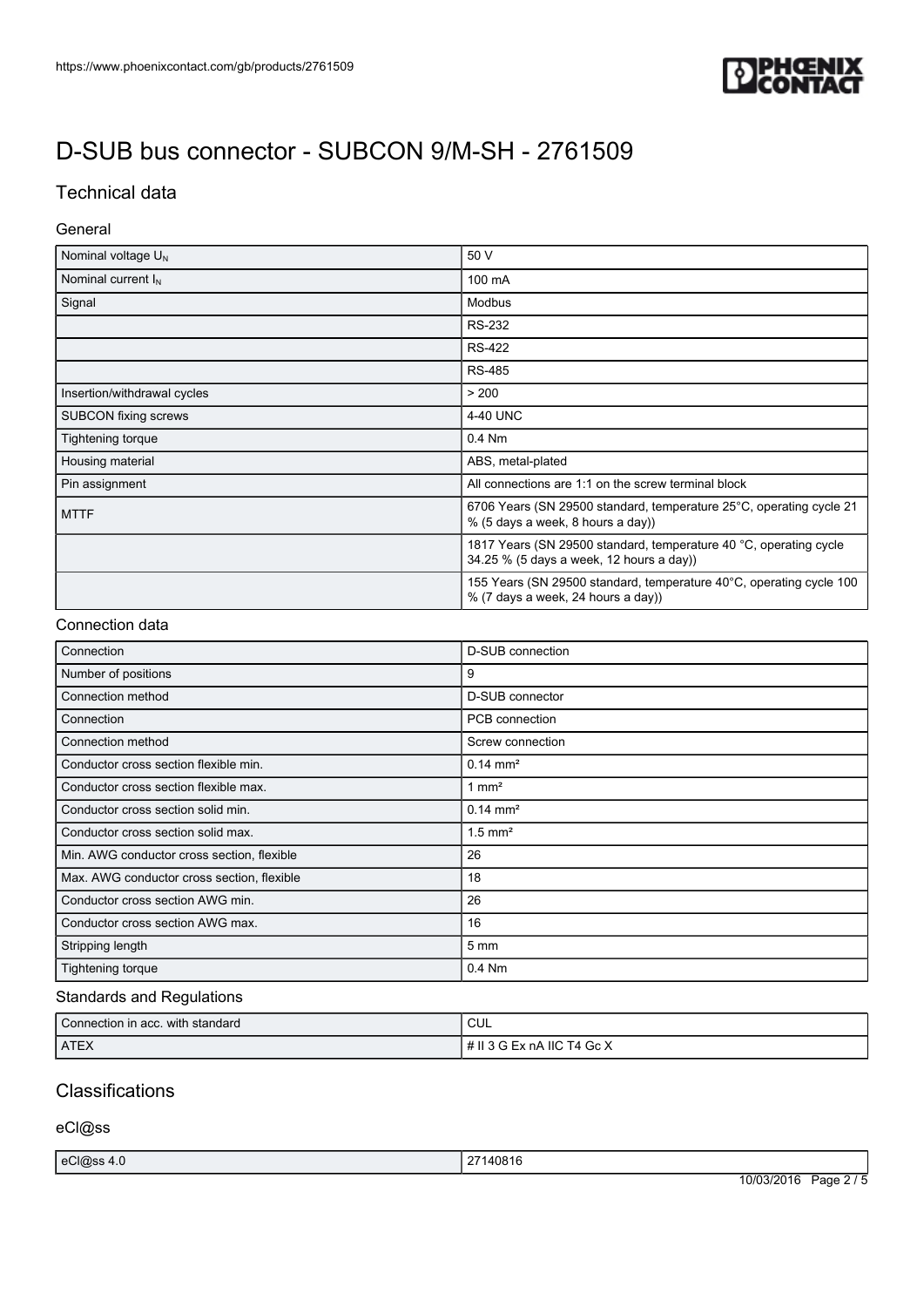

## **Classifications**

### eCl@ss

| eCl@ss 4.1 | 27140816 |
|------------|----------|
| eCl@ss 5.0 | 27143424 |
| eCl@ss 5.1 | 27143424 |
| eCl@ss 6.0 | 27143424 |
| eCl@ss 7.0 | 27440209 |
| eCl@ss 8.0 | 27440302 |

#### ETIM

| <b>ETIM 2.0</b> | EC001132 |
|-----------------|----------|
| <b>ETIM 3.0</b> | EC001132 |
| <b>ETIM 4.0</b> | EC001132 |
| <b>ETIM 5.0</b> | EC001132 |

### UNSPSC

| UNSPSC 6.01          | 30211802 |
|----------------------|----------|
| <b>UNSPSC 7.0901</b> | 39121402 |
| UNSPSC 11            | 39121402 |
| UNSPSC 12.01         | 39121402 |
| UNSPSC 13.2          | 39121402 |

## Approvals

Approvals

#### Approvals

UL Recognized / cUL Recognized / CSA / EAC / cULus Recognized

Ex Approvals

ATEX

Approvals submitted

#### Approval details

UL Recognized **W**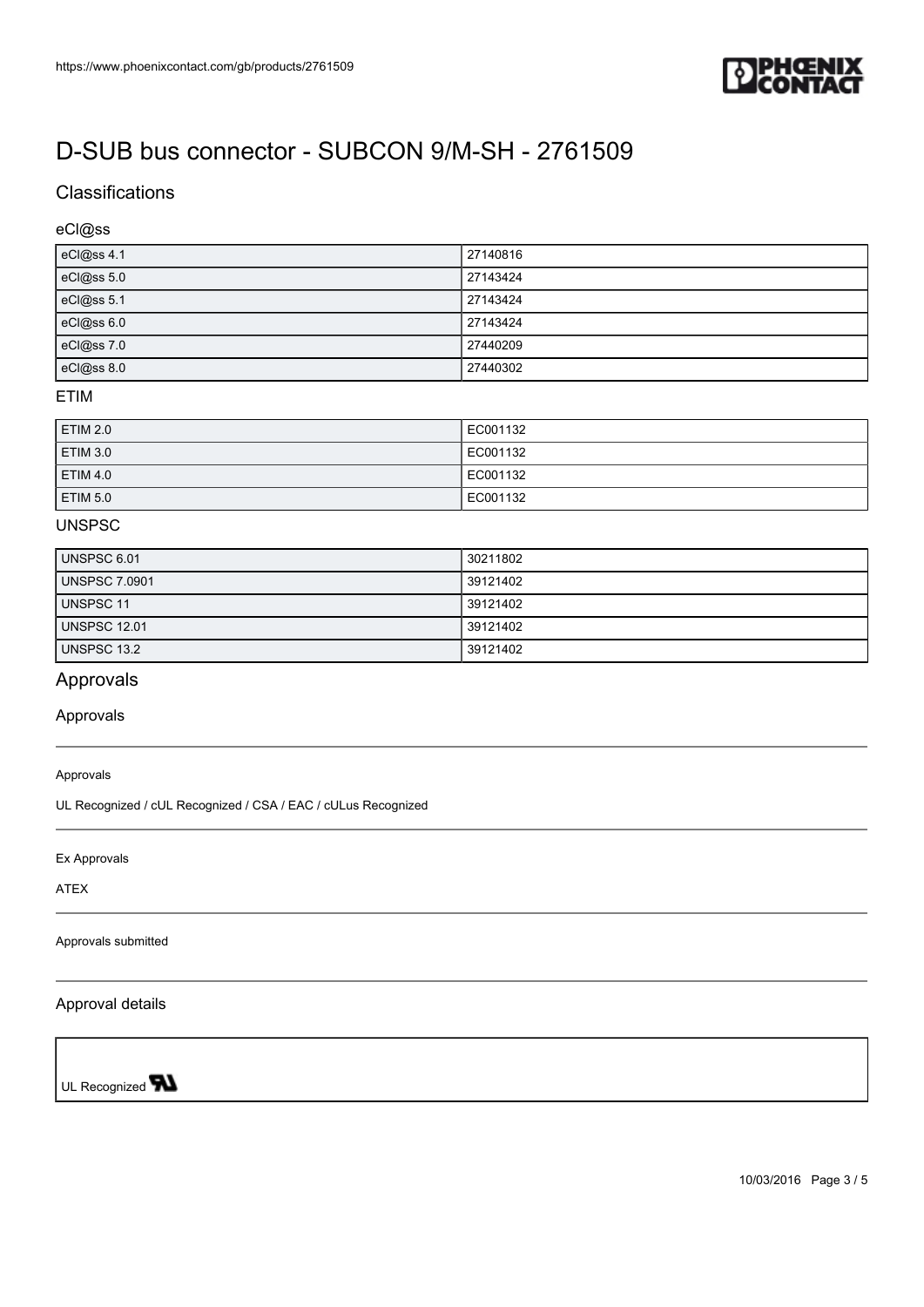

▧

 $\begin{array}{c} \hline \end{array}$ 

 $\overline{0}$ 

╈

# Approvals

cUL Recognized of

CSA

**EAC** 

cULus Recognized and us

### Drawings

Dimensional drawing



Schematic diagram



Exploded drawing